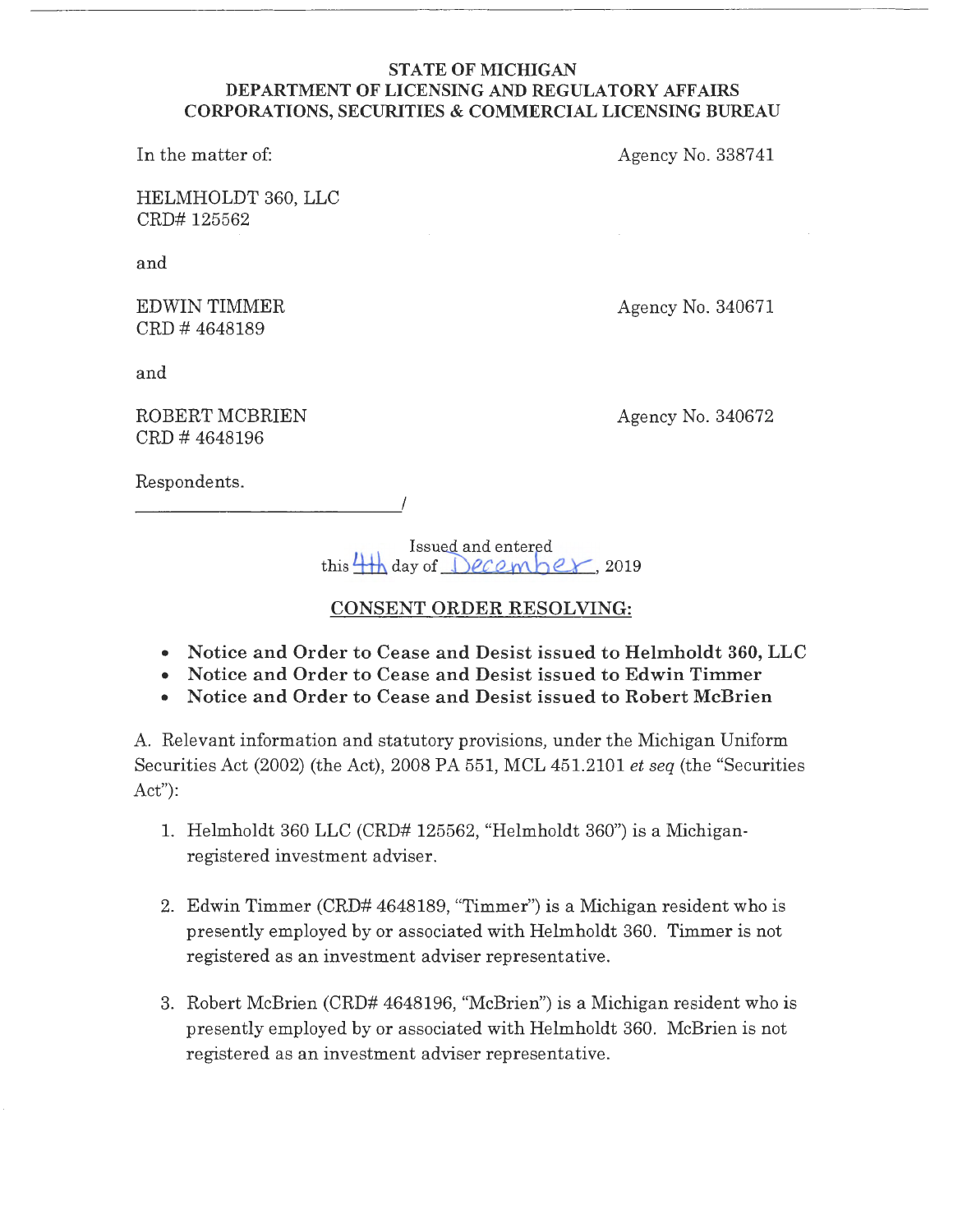- 4. On August 21, 2019, the State of Michigan, Department of Licensing and Regulatory Affairs, Corporations, Securities & Commercial Licensing Bureau (the "Bureau") and the Director of the Bureau who serves as the Administrator of the Act (the "Administrator") issued separate Notices and Orders to Cease and Desist ("C&D") to Helmholdt 360, Timmer, and McBrien MCL 451.2604. The C&D Orders asserted that:
	- <sup>a</sup> . Helmholdt 360 employed or associated with unregistered investment adviser representatives in violation section of 403(4) of the Securities Act, MCL 451.2403(4);
	- b. Timmer acted as an investment adviser representative for Helmholdt 360 without the benefit of registration or a properly-claimed exemption from registration, in violation of section 404(1) of the Securities Act, MCL 451.2404(1);
	- c. McBrien acted as an investment adviser representative for Helmholdt 360 without the benefit of registration or a properly-claimed exemption from registration, in violation of section 404(1) of the Securities Act, MCL 451.2404(1).
- 5. Helmholdt 360, Timmer, and McBrien timely requested an opportunity to meet with the Bureau in an attempt to negotiate a resolution of the abovecaptioned matters. On October 24, 2019, Daniel M. Helmholdt, on behalf of Helmholdt 360, along with legal counsel for Helmholdt 360, Timmer and McBrien, met with representatives of the Bureau and, as a result of that meeting and further negotiations, the Bureau, Helmholdt 360, Timmer, and McBrien agree to and recommend that the Administrator order a settlement of these matters under the terms and conditions set forth in this Stipulated Consent Order. Helmholdt 360, Timmer, and McBrien were represented by, and had the advice of, legal counsel throughout the process of resolving the C&D Orders.

# B. STIPULATION

Helmholdt 360, Timmer, and McBrien ("Respondents"), and the Administrator (collectively, "the Parties") agree that the C&D Orders will be resolved and upon the following conditions: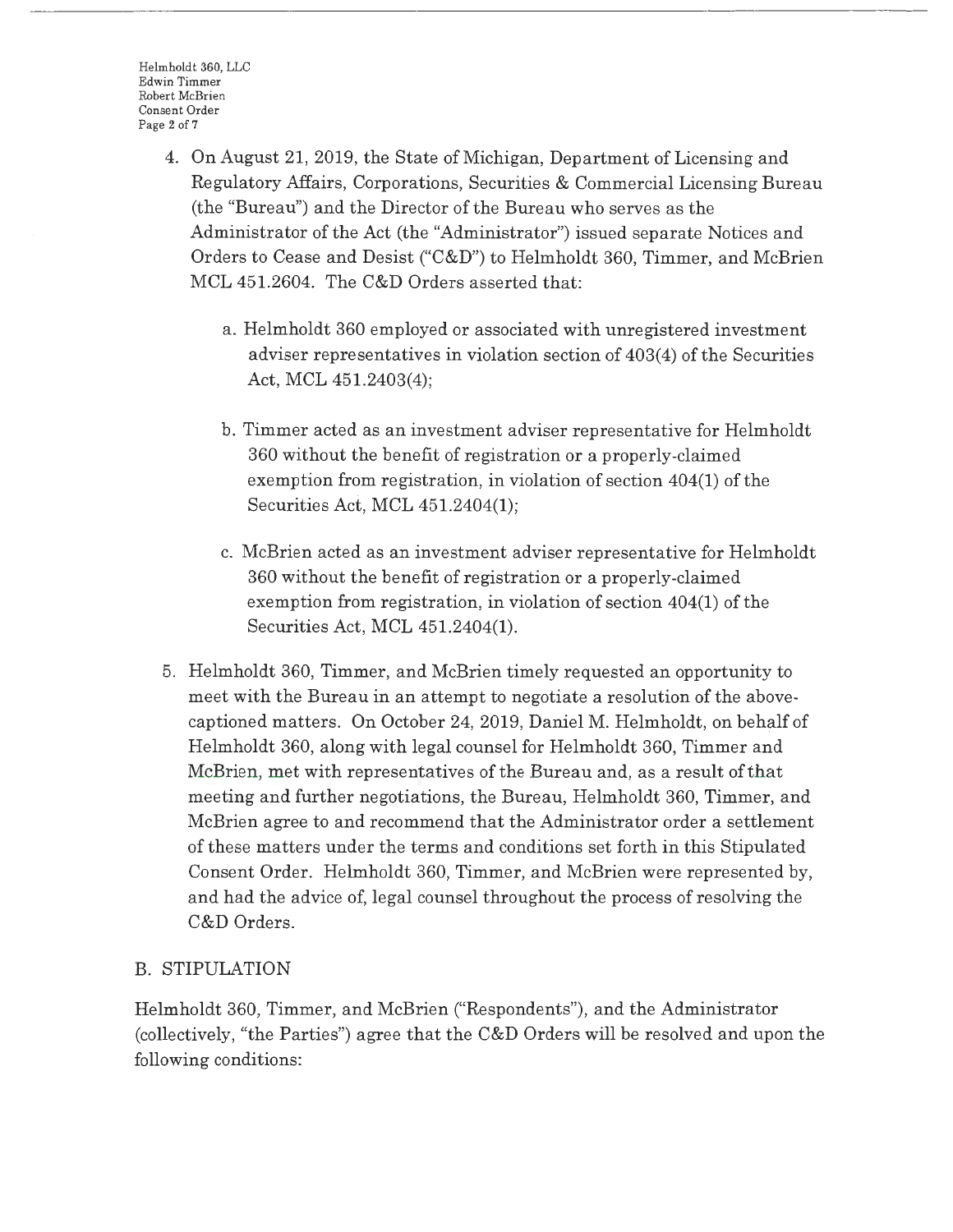- 1. Respondents agree to comply with the Securities Act in connection with all future conduct and activities.
- 2. Respondents neither admit nor deny the allegations in the C&D Orders and neither admit nor deny any wrongdoing in connection with these matters. Respondents consent to entry of this Consent Order only for the purpose of resolving the C&D Orders in an expeditious fashion that avoids the time and expense associated with an administrative proceeding and any appeals therefrom. The Parties agree that this Consent Order is automatically admissible in a proceeding to enforce its provisions or in any administrative proceeding under the Securities Act.
- 3. The Parties agree that this Consent Order resolves only Respondents' activities, conduct, and alleged Securities Act violations contained in the C&D Orders, but it does not address or resolve any other activities, conduct, or potential Securities Act violations engaged in by Respondents not expressly contained in the C&D Orders or occurring after the date of this Consent Order.
- 4. Respondents agree that, effective upon entry of this Consent Order, any request for an administrative hearing related to the C&D Orders is automatically revoked without further action of the Parties.
- 5. The Administrator agrees to reduce the total fines in the C&D Orders, and Respondent Helmholdt 360 agrees to pay a total civil fine of \$1,000.00 to the Bureau within 60 days after the mailing date of this Consent Order. No fine is assessed against Timmer or McBrien. The fine must be paid by check or money order payable to the "State of Michigan," contain Helmholdt 360's, Timmer's, and McBrien's identifying information (name and Agency Nos. 338741, 340671, and 340672), and be mailed to:

Corporations, Securities & Commercial Licensing Bureau Final Order Monitoring - Securities & Audit Division P.O. Box 30018 Lansing, MI 48909

6. If any portion of the fine is overdue for at least six months, the Administrator may refer it to the Michigan Department of Treasury for collection action against Helmholdt 360. In addition, the Administrator reserves the right to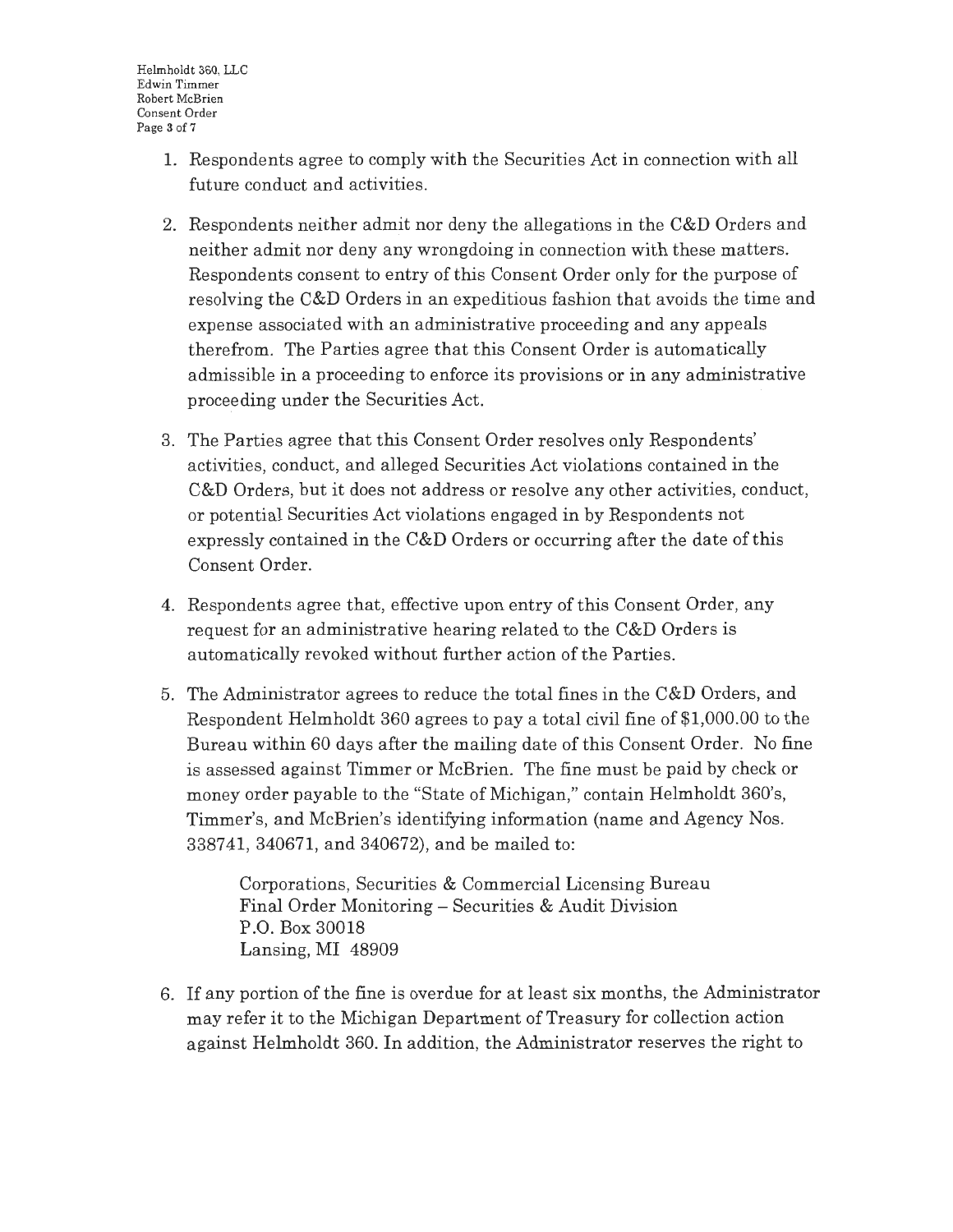pursue any other action or proceeding permitted by **law** to enforce payment of the fine.

- 7. The Parties acknowledge and agree that the Administrator retains the right to pursue any action or proceeding permitted by law to enforce compliance with the provisions of this Consent Order, and that failure to comply with this Consent Order may result in the reinstitution of the C&D Orders, pending any other action the Administrator chooses to take as a result of Respondents' failure to comply.
- 8. Respondents agree to cooperate with the Bureau and comply with any reasonable investigative demands made by the Bureau in the future for purposes of ensuring compliance with this Consent Order or the Securities Act.
- 9. Respondents acknowledge and agree that: (a) the Administrator has jurisdiction and authority to enter this Consent Order; (b) the Administrator may enter this Consent Order without any further notice to Respondents; and (c) upon entry of this Consent Order, it is final and binding, and Respondents waive any right to a hearing or an appeal of this Consent Order and the C&D Orders under the Securities Act, the rules promulgated under the Securities Act or the predecessor Securities Act, the Administrative Procedures Act of 1969, 1969 PA 306, MCL 24.201 *et seq.,* or other applicable law.
- 10. The Parties understand and agree that this Consent Order will be presented to the Administrator for her final approval as evidence by its entry, and that the Administrator may, in her sole discretion, decide to accept or reject this Consent Order. If the Administrator accepts this Consent Order by entering it, this Consent Order becomes fully effective and binding in accordance with Paragraph B.9. above. If the Administrator rejects this Consent Order by refusing to enter it, the Parties waive any objection to submitting a hearing request for adjudication through a formal administrative proceeding and the Administrator remaining the final decisionmaker at the conclusion of that proceeding.
- 11. Following entry of the attached Order, the Bureau will file a Form U6 reflecting the Parties' resolution of the C&D Orders under this Consent Order. This Consent Order is a public record required to be published and made available to the public, consistent with section 11 of the Michigan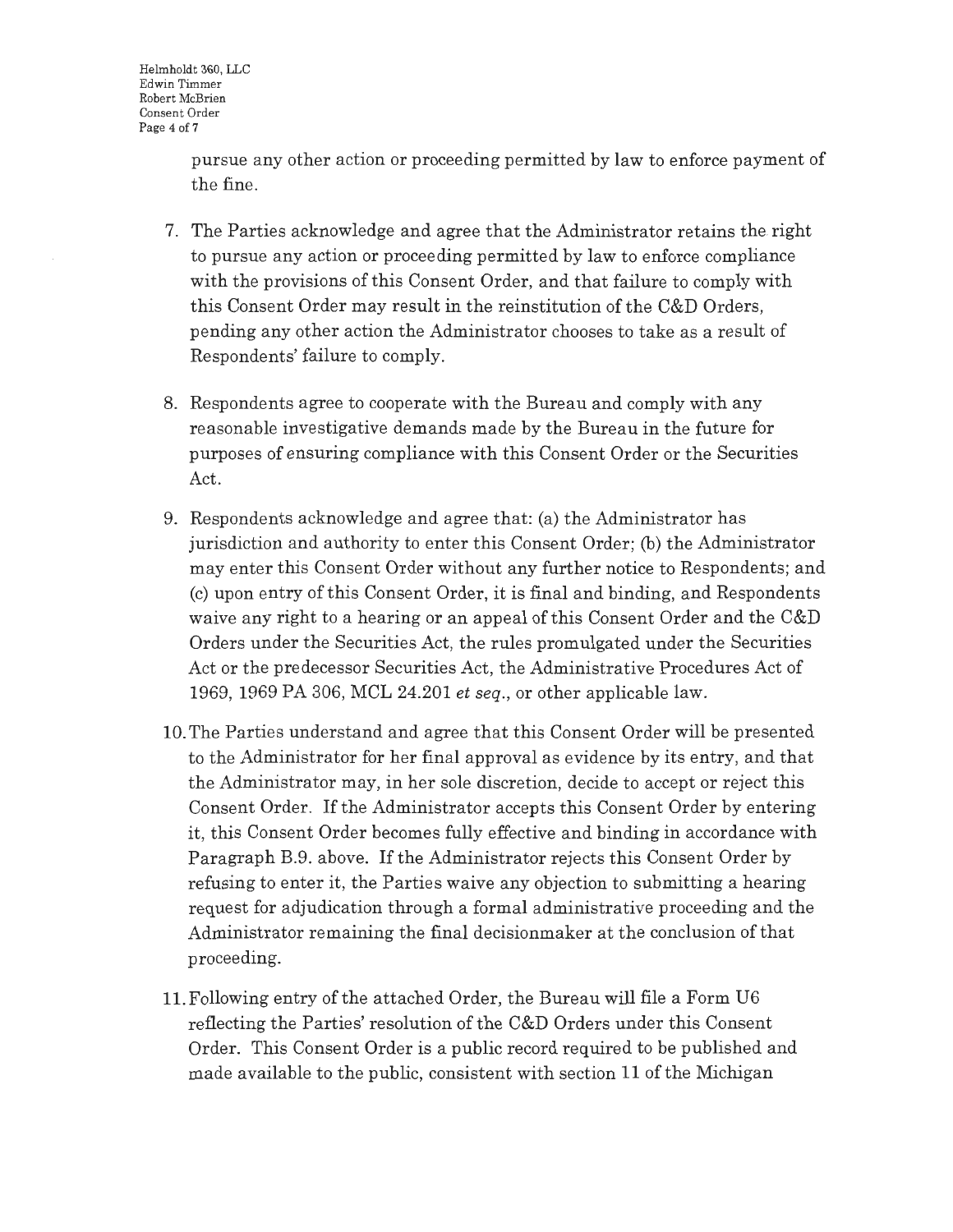Freedom of Information Act, MCL 15.241. The Bureau currently publishes copies of orders issued under the Act to the Bureau's website.

- 12. The Parties acknowledge and agree that this Consent Order contains the entire understanding of the Parties and supersedes and forever terminates all prior and contemporaneous representations, promises, understandings, and negotiations, whether oral or written, with respect to its subject matter. The Parties further agree that this Consent Order may only be amended, modified, or supplemented by a duly executed writing signed by each Party and approved by Order of the Administrator.
- 13. The Parties acknowledge and represent that: (a) each Party has read this Consent Order in its entirety and fully understands all of its terms, conditions, ramifications, and consequences; (b) each Party unconditionally consents to the terms of this Consent Order; (c) each Party has consulted with or had ample opportunity to consult with legal counsel of his, her, or its choosing prior to executing this Consent Order; (d) each Party has freely and voluntarily signed this Consent Order; and (e) the consideration received by each Party as described in this Consent Order is adequate.
- 14. Respondents understand and intend that by signing this Consent Order, they are waiving the right, pursuant to the Act, the rules promulgated under that Act and the Uniform Securities Act (Predecessor Act), 1964 PA 265, MCL 451.501 *et seq.,* and the Administrative Procedures Act, 1969 PA 306, MCL 24.201 *et seq.,* to prior notice and a hearing before an administrative law judge, at which the Bureau would be required to defend any disciplinary action taken under Section 604 (6) of the Act, MCL 451.2604, by presentation of evidence and legal authority and at which Respondents would be entitled to appear with or without an attorney to cross-examine all witnesses presented by the Bureau and to present such testimony or other evidence or legal authority deemed appropriate.
- 15. The Parties agree that facsimile or electronically transmitted signatures may be submitted in connection with this Consent Order and are binding on that Party to the same extent as an original signature.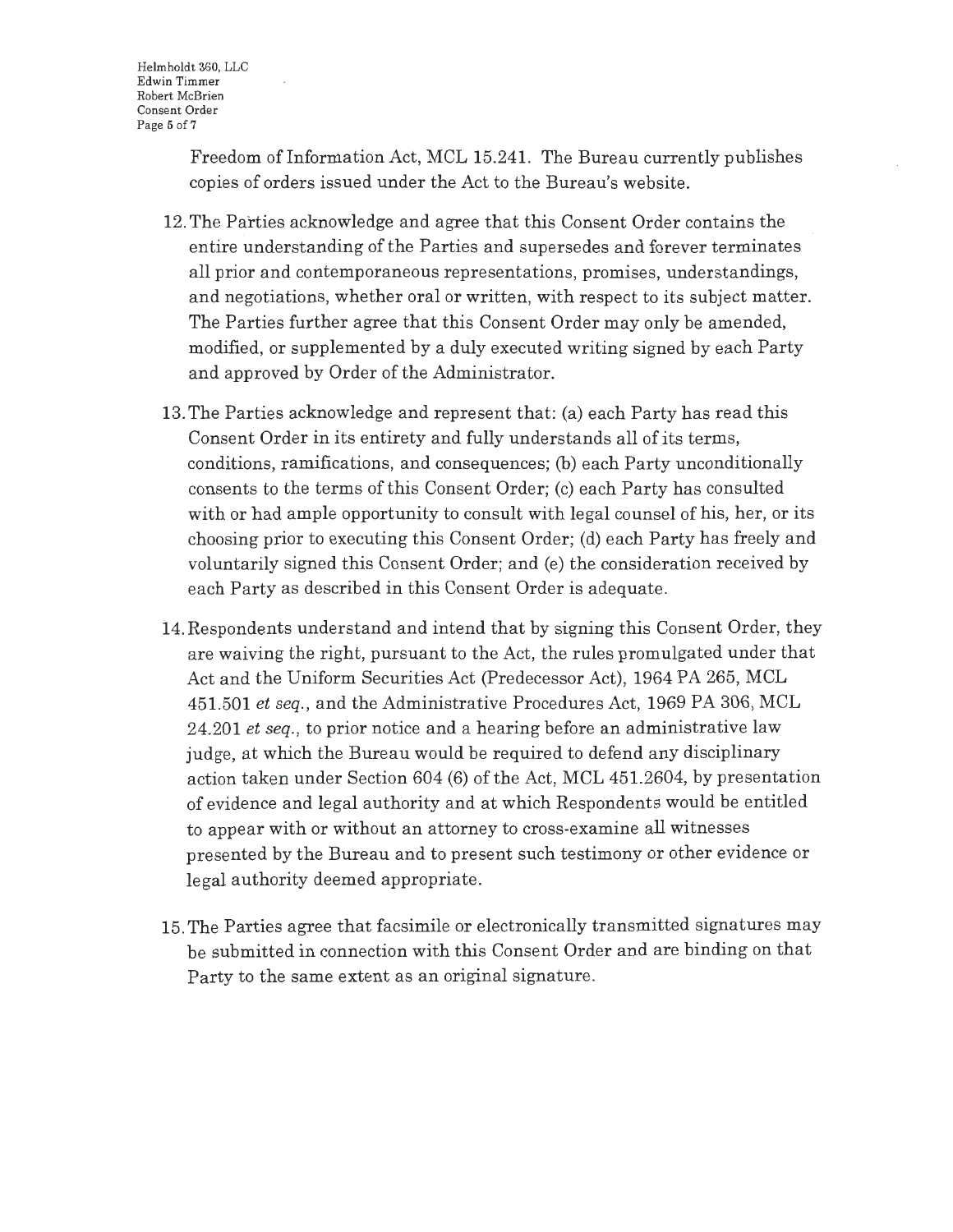Helmholdt 360, LLC Edwin Timmer Robert McBrien Consent Order .Page 6 of 7,

Through their signatures, the Parties agree to the above, terms and conditions.

Dated:  $\frac{1}{5}$  **Signed:** 

Helmholdt 360, LLC By: Daniel M. Helmholdt

Dated: **\\/5/19** 

Signed: (

Edwin Timmer

Dated:  $11/15/19$  Signed:

McBrien  ${\rm ober}$ 

Acknowledged and Reviewed by:

Dated:  $11/18/19$  Signed:

Jeffrey

Respondents Attorney fo

Approved by:

Dated: \_\_\_\_\_\_\_\_\_ Signed:

'I'imothy L. Teague Securities & Audit Division Director Corporations, Securities & Commercial Licensing Bureau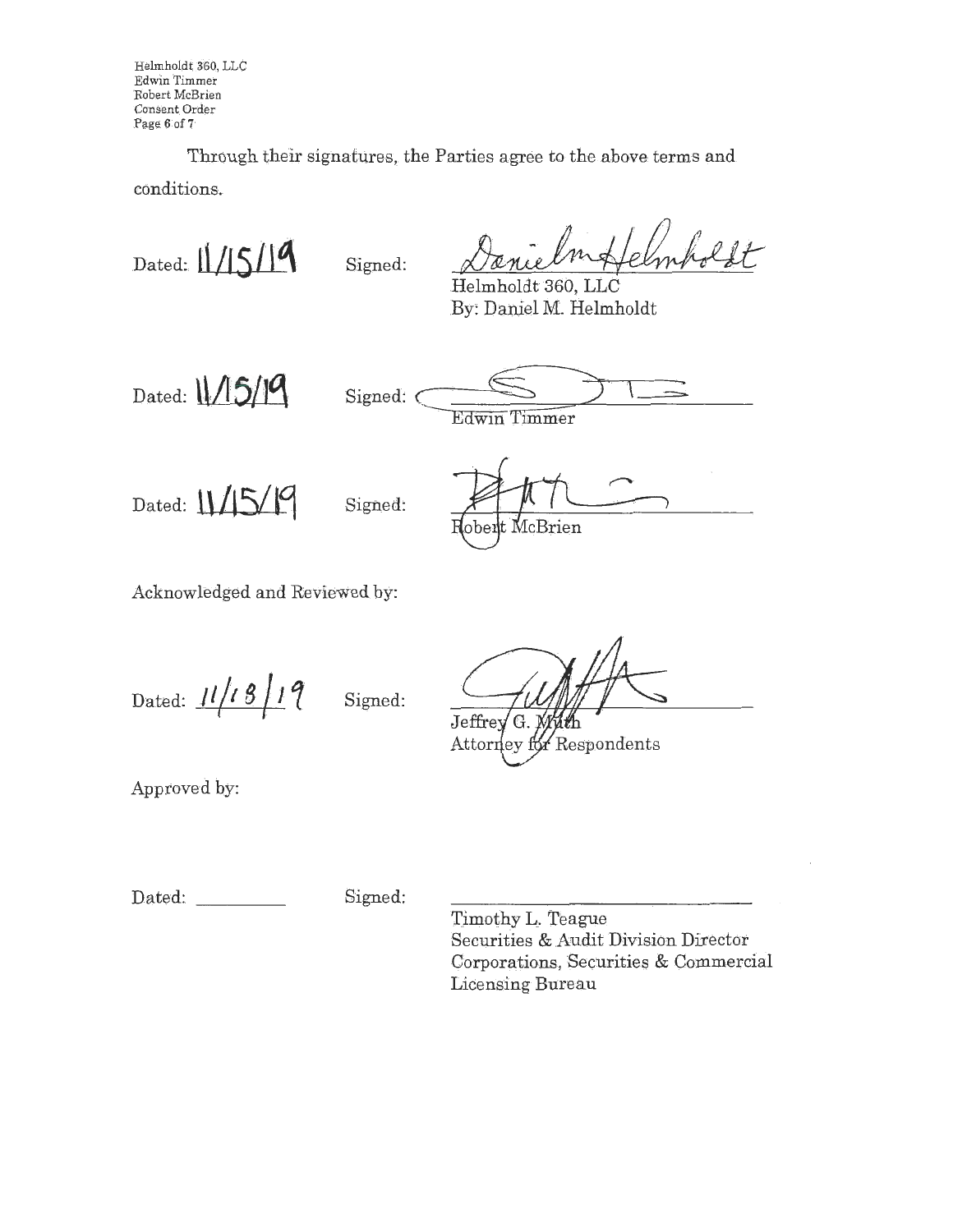Through their signatures, the Parties agree to the above terms and conditions.

| Dated: <u>New York Barner</u> | Signed: | Helmholdt 360, LLC<br>By: Daniel M. Helmholdt                                                                          |
|-------------------------------|---------|------------------------------------------------------------------------------------------------------------------------|
|                               | Signed: | Edwin Timmer                                                                                                           |
| Dated: ___________            | Signed: | Robert McBrien<br>$\mathcal{L}$                                                                                        |
| Acknowledged and Reviewed by: |         |                                                                                                                        |
|                               | Signed: | Jeffrey G. Muth<br><b>Attorney for Respondents</b>                                                                     |
| Approved by:                  |         |                                                                                                                        |
| Dated: $1.26.19$              | Signed: | Timothy L. Teague<br>Securities & Audit Division Director<br>Corporations, Securities & Commercial<br>Licensing Bureau |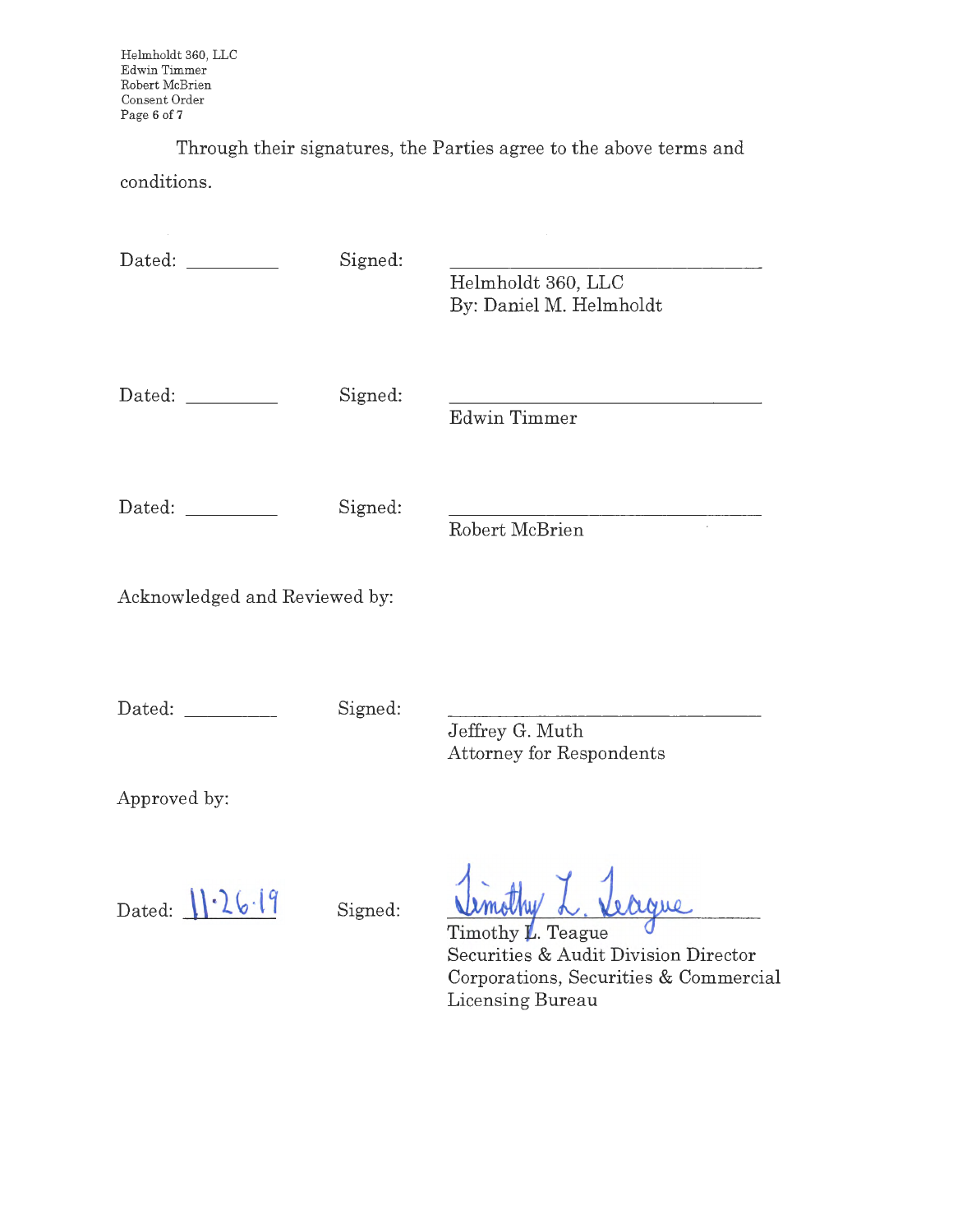Helmholdt 360, LLC Edwin Timmer Robert McBrien Consent Order Page 7 of 7

## C. ORDER

The Administrator NOW, THEREFORE, ORDERS:

THE TERMS AND CONDITIONS IN THIS CONSENT ORDER ARE BINDING AND EFFECTIVE, IN ACCORD WITH THE FULLY EXECUTED STIPULATION CONTAINED HEREIN.

Julia Dale, Administrator and Director Corporations, Securities & Commercial Licensing Bureau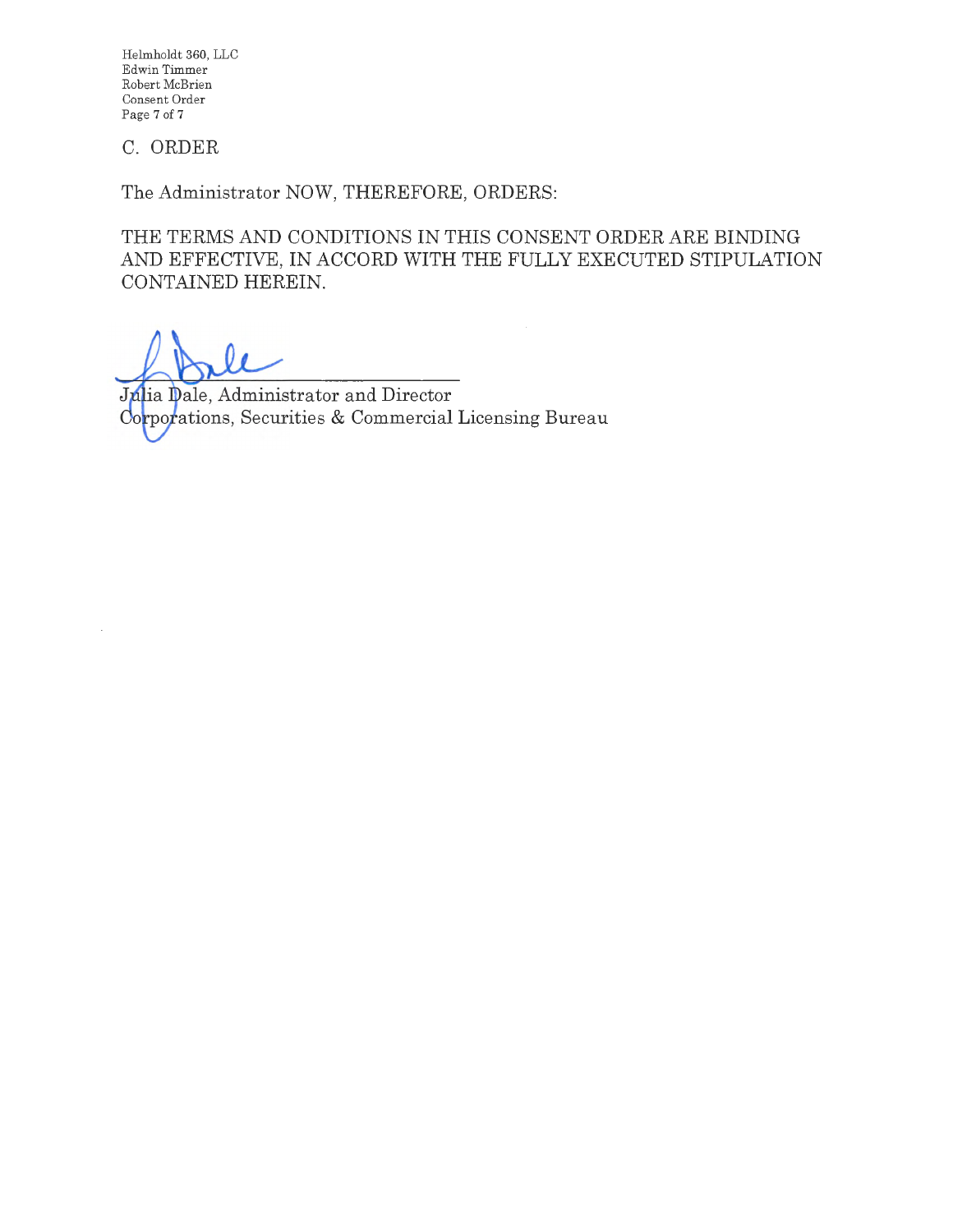#### STATE OF MICHIGAN DEPARTMENT OF LICENSING AND REGULATORY AFFAIRS CORPORATIONS, SECURITIES & COMMERCIAL LICENSING BUREAU

In the Matter of: Complaint No. 340672

I

ROBERT MCBRIEN CRD#4648196 Umegistered

Respondent.

 $\frac{1}{8}$ This  $\angle I$  day of  $\angle UQ\angle 127$ , 2019 NOTICE AND ORDER TO CEASE AND DESIST

Julia Dale, the Director ("Administrator") of the Corporations, Securities & Commercial Licensing Bureau ("Bureau"), pursuant to her statutory authority and responsibility to administer and enforce the Michigan Uniform Securities Act (2002), 2008 PA 551, as amended, MCL 451.2101 *et seq.* ("Securities Act"), hereby orders Robert McBrien ("Respondent") to cease and desist from acting as an umegistered investment adviser representative for Helmholdt 360, LLC, contrary to the Securities Act. Respondent is also notified of the opportunity to request a hearing in this matter.

## **I. BACKGROUND**

#### **A. The Respondent**

1. Robert McBrien (CRD#4648196) is a Michigan resident who is presently employed by or associated with Helmholdt 360, LLC (CRD# 125562, "Helmholdt 360, LLC"), a Michigan-registered investment adviser. Respondent is not registered as an investment adviser representative.

#### **B. Findings of Fact**

- 1. The Bureau investigated Respondent's activities under the Securities Act in Michigan.
- 2. The investigation developed evidence that Respondent acted as an investment adviser representative for Helmholdt 360, LLC by receiving compensation to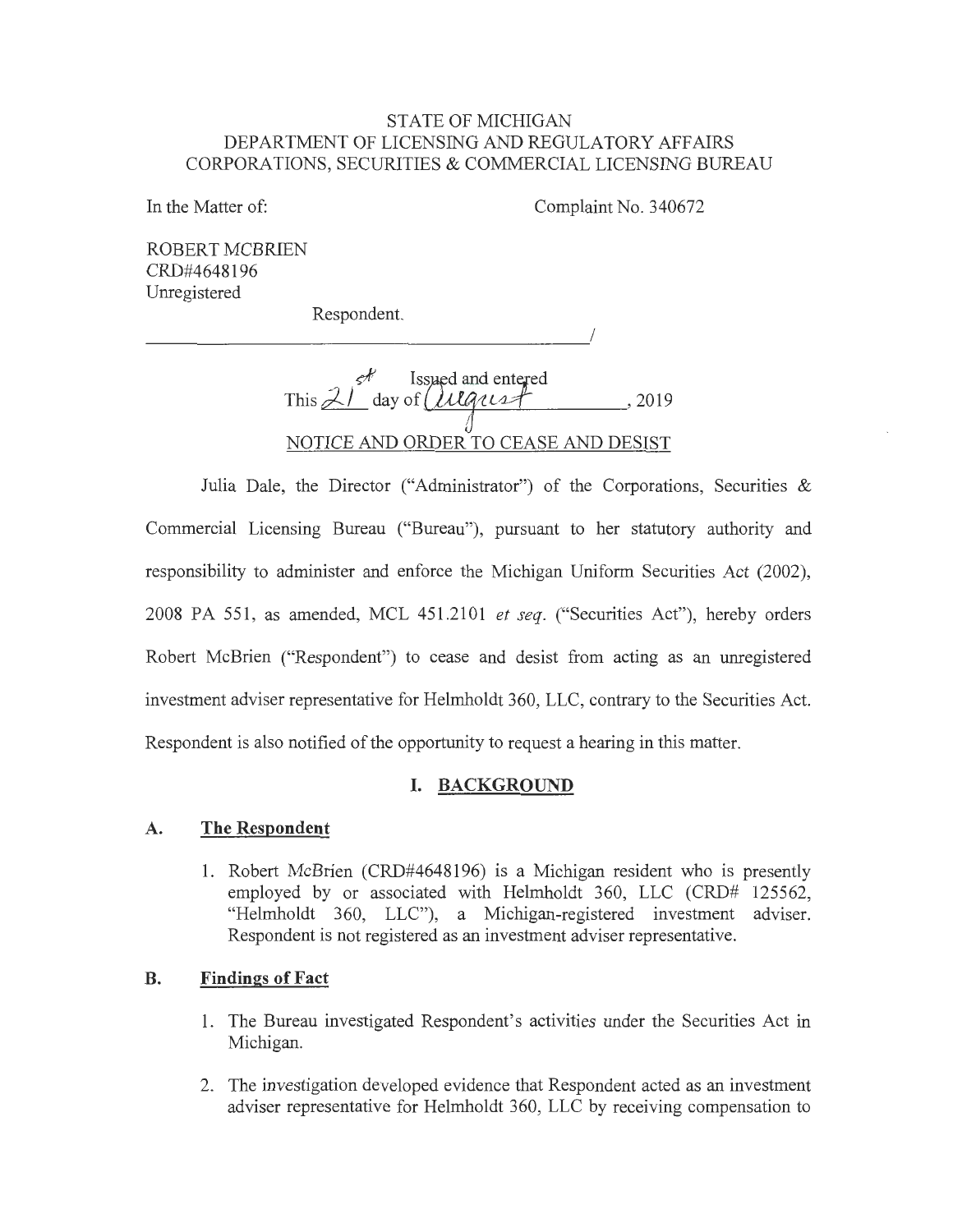solicit investment advisory clients for Raymond James Financial Services Advisors, Inc. ("Raymond James").

- 3. Respondent is a third party solicitor for Raymond James. Respondent, through Helmholdt 360, LLC, refers accounting clients and others to Raymond James for investment advisory services. Raymond James pays a percentage of the advisory fees charged to those clients to Helmholdt 360, LLC as a solicitation fee . A portion of the solicitation fee paid by Raymond James flows through Helmholdt 360, LLC to Respondent as compensation for his solicitation activities.
- 4. Respondent, by acting as a third-party solicitor, acted as an investment adviser representative without being registered as an investment adviser representative under the Securities Act.

### II. **RELEVANT STATUTORY PROVISIONS**

1. Section 102a of the Securities Act, MCL 451.2102a, defines "investment adviser representative" in part as:

(f) "Investment adviser representative" means an individual employed by or associated with an investment adviser or federal covered investment adviser and who makes any recommendations or otherwise gives investment advice regarding securities, manages accounts or portfolios of clients, determines which recommendation or advice regarding securities should be given, provides investment advice or holds himself or herself out as providing investment advice, *receives compensation to solicit, offer, or negotiate for the sale of or for selling investment advice,* or supervises employees who perform any of the foregoing ... *(Emphasis* added).

2. Section 404(1) of the Securities Act, MCL 451.2404(1), states:

An individual shall not transact business in this state as an investment adviser representative unless the individual is registered under this act as an investment adviser representative or is exempt from registration as an investment adviser representative under subsection (2).

3. Section 503(1) of the Securities Act, MCL 451.2503(1), states:

In a civil action or administrative proceeding under this act, a person claiming an exemption, exception, preemption, or exclusion has the burden to prove the applicability of the exemption, exception, preemption, or exclusion.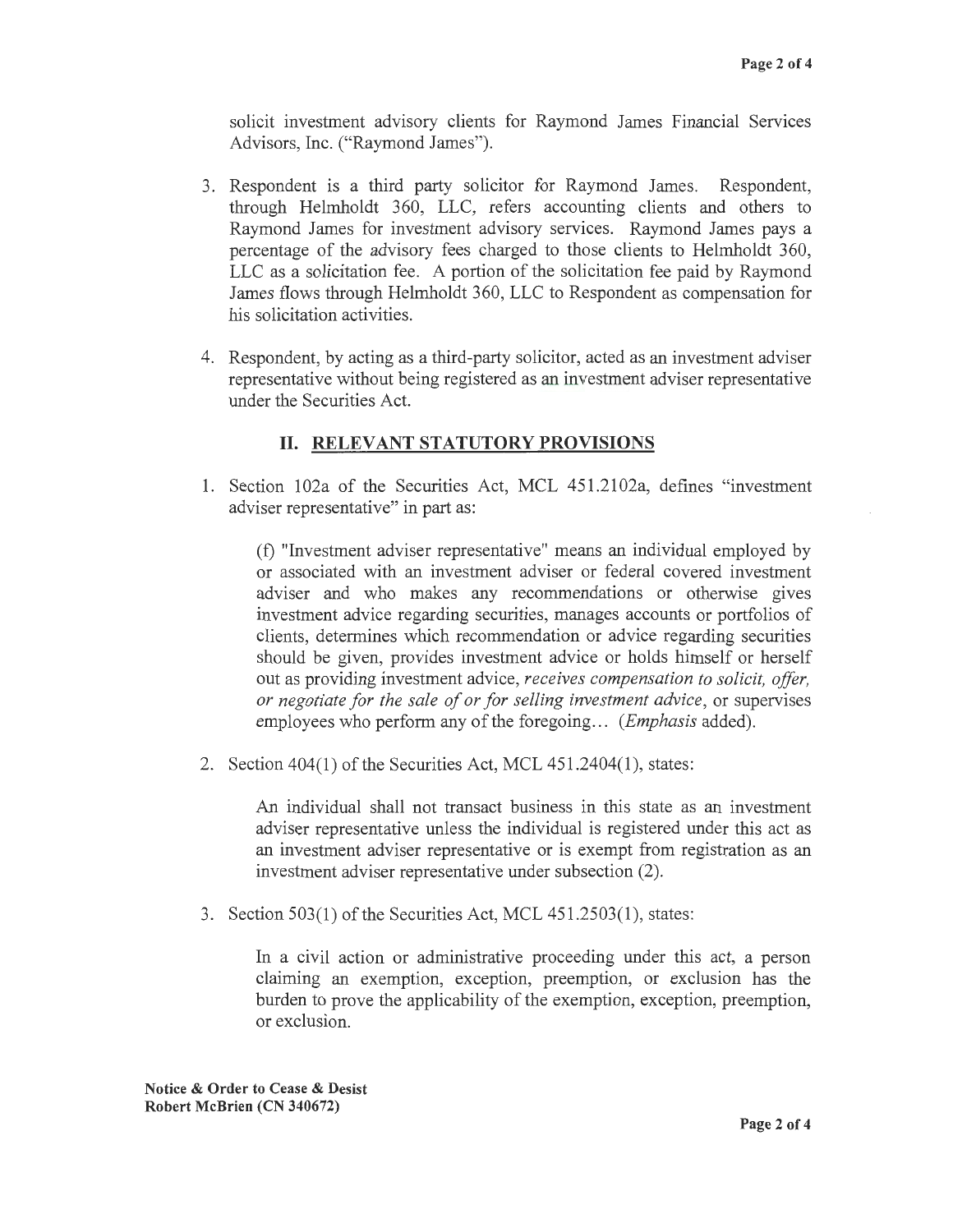### III. **CONCLUSIONS OF LAW**

1. Respondent Robert McBrien acted as an investment adviser representative for Helmholdt 360, LLC, a Michigan-registered investment adviser, without the benefit of registration or a properly-claimed exemption from registration, in violation of section 404(1) of the Securities Act, MCL 451.2404(1).

## **IV. ORDER**

IT IS THEREFORE ORDERED, pursuant to section 604 of the Securities Act, MCL 451.2604, that:

- A. Respondent shall immediately CEASE AND DESIST from acting as an unregistered investment adviser representative, contrary to the Securities Act.
- B. Pursuant to section 604(2) of the Securities Act, this Notice and Order to Cease and Desist is IMMEDIATELY EFFECTIVE.
- C. In her Final Order, the Administrator, under section 604(4) of the Securities Act, MCL 451.2604(4), intends to impose a civil fine of \$10,000.00 against Respondent.
- D. Pursuant to section 508 of the Securities Act, MCL 451.2508, a person that willfully violates the Securities Act, or an order issued under the Securities Act, is guilty of a felony punishable by imprisonment for not more than 10 years or a fine of not more than \$500,000.00 for each violation, or both. An individual convicted of violating a rule or order under this act may be fined, but shall not be imprisoned, if the individual did not have knowledge of the rule or order.

## **V. NOTICE OF OPPORTUNITY FOR HEARING**

Section 604 of the Securities Act, MCL 451.2604, provides that Respondent has 30 days beginning with the first day after the date of service of this Notice and Order to Cease and Desist to submit a written request to the Administrator asking that this matter be scheduled for a hearing. If the Administrator receives a written request in a timely manner, the Administrator shall schedule a hearing within 15 days after receipt of the request. The written request for a hearing must be addressed to:

> Corporations, Securities & Commercial Licensing Bureau Regulatory Compliance Division P.O. Box 30018 Lansing, MI 48909

**Notice** & **Order to Cease** & **Desist Robert McBrien (CN 340672)**